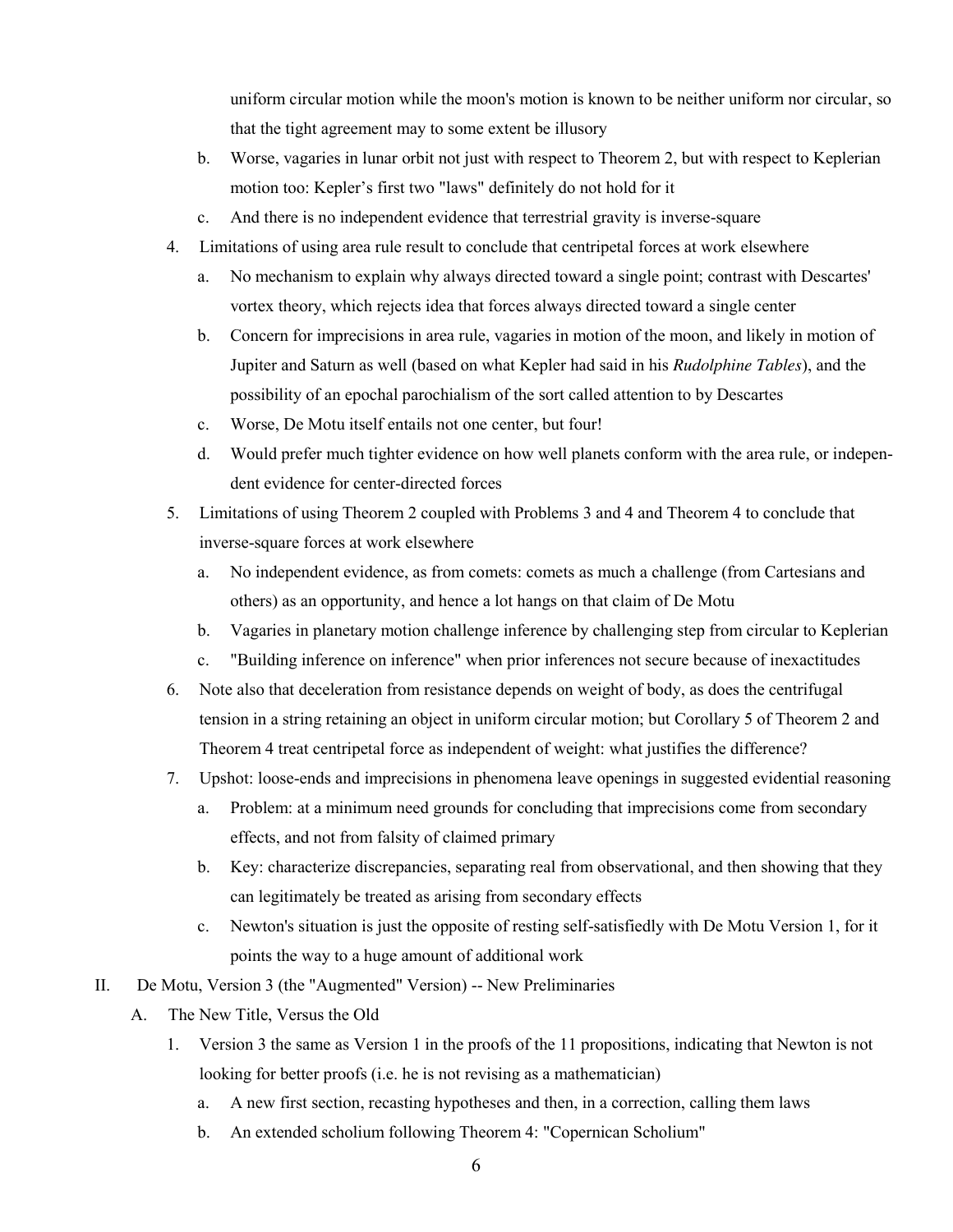- c. A slightly revised figure to Problem 5 followed by an extended scholium, offering more of a transition to Problems 6 and 7: "Resistance Scholium"
- 2. The manuscript is in Humphrey Newton's hand, save for small corrections and changes in Newton's
	- a. Original manuscript lost, and never any reference to this version in letters etc. by Newton or anyone else
	- b. Date uncertain: presumably after Version 1 sent, but surely not much after first letter to Flamsteed at end of December, 1684
	- c. Presumption: mid to late November, perhaps in response to second thoughts after forwarding Version 1, or early December, following Halley's second visit
	- d. First became public in 1893 (in Rouse Ball's *Essay*)!
- 3. New title: from *De Motu Corporum in Gyrum* to *De Motu Sphaericorum Corporum in Fluidis* -- "The Motion of Spherical Bodies in Fluids"
	- a. Sectioned: preliminaries, followed by "On the motion of Bodies in Non-Resisting Mediums" (Theorem 1 through Scholium preceding Problems 6 and 7), followed by "On the Motion of Bodies in Resisting Mediums"
	- b. Still a theory of motion under centripetal forces, but now in two distinct domains
- 4. Unclear what significance ought to be attached to change in title
	- a. Why abandon "in Closed Circuits"?; two likely answers: fails to capture full generality of results, and incompatible with conclusions of Copernican Scholium
	- b. But why "in Fluids", for fluid in no way enters first half, unless in the form of aether as discussed in the added Scholium following Problem 5
	- c. And why "spherical", for nothing in the math requires strict spheres; maybe to support treating celestial bodies as points
- 5. Perhaps Newton was struggling to identify the domain the theory in De Motu extends across
	- a. Some suggestion of a changing conception of the scope of the theory
	- b. Titles of manuscripts keep changing: next, *De Motu Corporum in Mediis Regulariter Cedentibus* -- "in Uniformly Yielding Media"
	- c. Lucasian lectures: *De Motu Corporum Liber Primus*
	- d. Title of overall work remained *De Motu Corporum* until fairly late in composition, when Newton changes to *Principia Mathematica Philosophiae Naturalis*, remarking to Halley that it will stimulate sales
- B. The New "Laws" and Definitions
	- 1. "Preliminaries" extensively recast, though in a way that has virtually no impact on any proofs (and therefore not being done to increase rigor)
		- a. Exception: now explicit that force is proportional to change of motion
		- b. But otherwise Newton has something else in view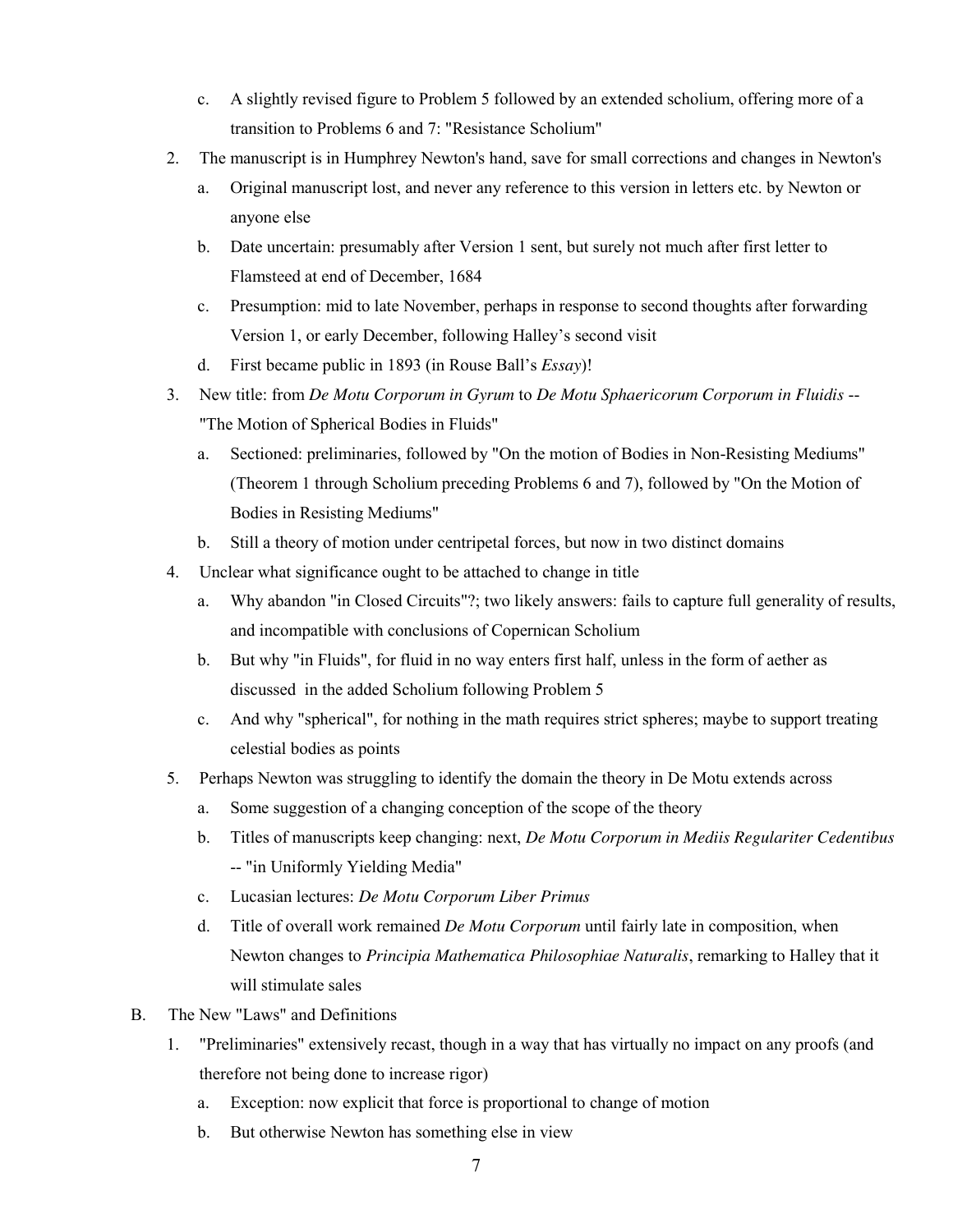- 2. Added definition (mistranslated in Hall & Hall): representations of quantities any other quantities proportional to them
	- a. E.g. as area represents time, and QR represents both force and displacement
	- b. Clarification, but unclear why added since a standard approach
- 3. Change from "hypotheses" to "laws," presumably with Descartes in mind, though perhaps from fact that material being taken from "Lawes of Motion" paper
	- a. In manuscript, 'hypoth' scratched out in 5 places and 'lex' added in Newton's hand, so undoubtedly added upon re-reading
	- b. Maybe because of "proof" of Copernican system
- 4. Newton's second law in basic form it will appear in the *Principia*: force is proportional to change in motion along a specific direction, that of the *impressed* force
	- a. From "Lawes of Motion", but implicit in Version 1, where no mention of "*impressed* forces"
	- b. Unidirectionality: impressed force a vector quantity
	- c. Proportional to displacement from uniform motion in a straight line in a given time: hence neutral between impulse and continuous forces, and fully compatible with *F=ma*
	- d. But not rate of change; Newton's focus on proportions allows dimensionality issues to be bypassed (or suppressed)
- 5. Laws 3 and 4: relative motions same in given space; and inertial motion of center of gravity, sort of from "Lawes of Motion" paper, but also announced for impact generally by Huygens in 1669
	- a. Latter explicit In both "Lawes" and Huygens; former, not yet published in Huygens's full paper, implicit in "lawes" and deducible from velocity of attraction=velocity of repulsion
	- b. No derivation of 4 from 3, only a comment that it is derivable; I dispute that the center of gravity principle can be derived from the relativity principle
	- c. No relevance to any proofs, only to Copernican Scholium
- 6. Fairly clear where Laws 3 and 4 came from: concerns over multiple centers raise interaction issue and issue of proper point to which motions should be referred
	- a. Newton presumably turns to "Lawes of Motion" for move
	- b. But equally could have turned to Huygens, for Law 3 at the base of his work on impact (though proofs unpublished, manuscript in London), and Law 4 published by him in 1669
	- c. Law 4 also just a generalization of Law 1 to systems of interacting bodies; this, though not expressly mentioned, doubtlessly behind both Newton and Huygens's statement of it
	- d. In effect, Newton extrapolating from impact, though recognizing the added warrant for doing so
- 7. Finally, last "law" on resistance clarified by including other factors in the claim
	- a. Now more in the form of a law, rather than just a hypothesis whose implications are being explored
	- b. But, unlike the others, much more a bare hypothesis